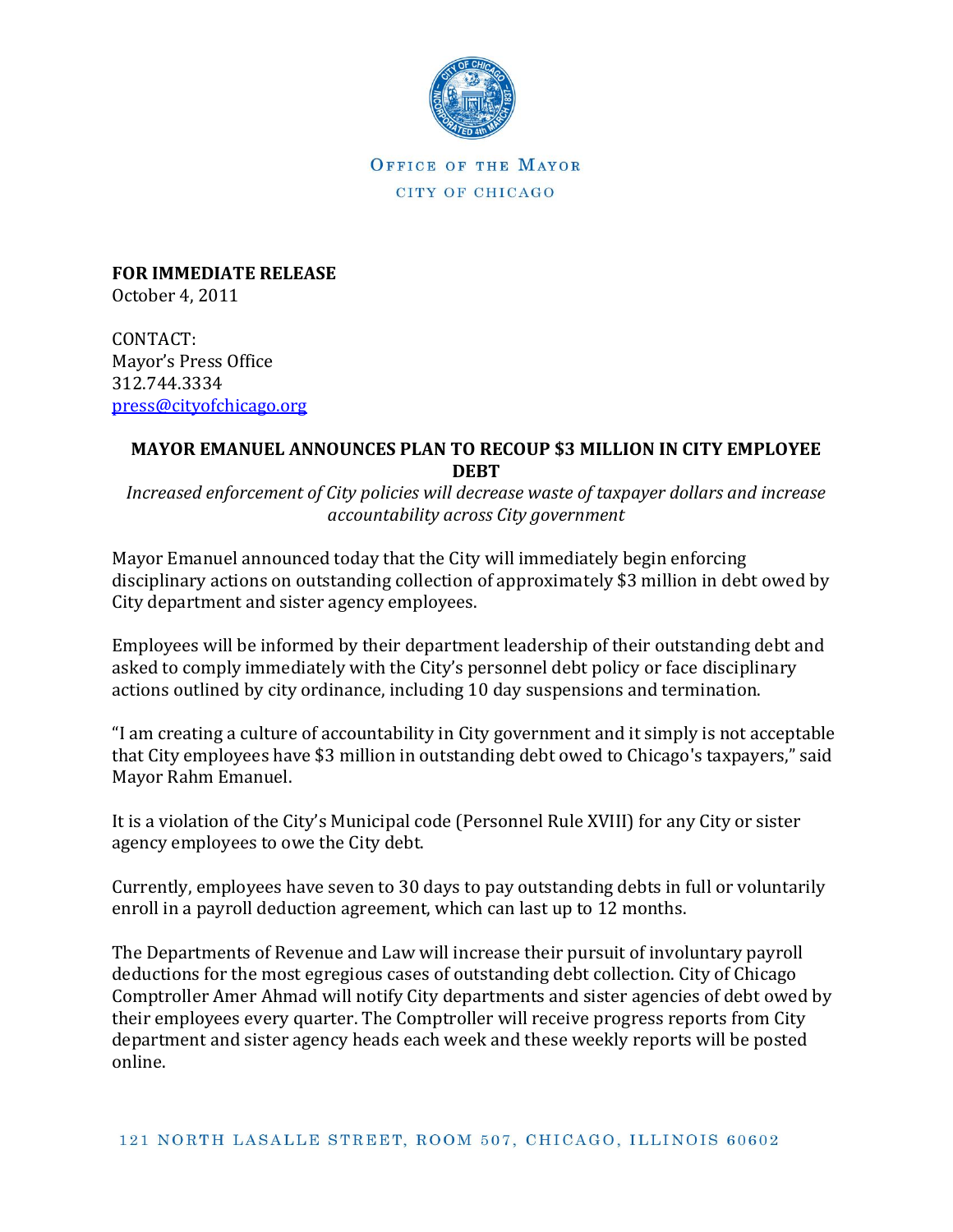

OFFICE OF THE MAYOR CITY OF CHICAGO

In a letter to City department and sister agency leadership, the Mayor states, "It is expected that you will make every effort to ensure your employees come into compliance by paying the debt in full or entering into a payment plan by October 31, 2011." Failure of an employee to come into compliance could result in discipline, up to and including discharge. For City employees, the following could be used in administering discipline for noncompliance:

\$1,000 and over Discharge

Past-Due Amount Disciplinary Action \$ 500 to \$1,000 29-day suspension \$250 to \$500 15-day suspension<br>Below \$250 10-day suspension 10-day suspension

As of September 28, 2011, debt owed by employees of City and sister agencies was as follows:

|                                                      |                            | 9/28/2011        |            |                       |  |
|------------------------------------------------------|----------------------------|------------------|------------|-----------------------|--|
| <b>Department</b>                                    | <b>Dept</b><br><b>Size</b> | <b>Employees</b> | <b>Due</b> | % Employees<br>w Debt |  |
| <b>Administrative Hearing</b>                        | 39                         | 3                | \$557      | 7.7%                  |  |
| Aviation                                             | 1,260                      | 75               | \$30,270   | 6.0%                  |  |
| <b>Board Of Election Commissioner</b>                | 112                        | 9                | \$3,711    | 8.0%                  |  |
| <b>Board of Ethics</b>                               | 7                          |                  | \$236      | 14.3%                 |  |
| <b>Buildings</b>                                     | 284                        | 16               | \$4,509    | 5.6%                  |  |
| <b>Business Affairs &amp; Consumer</b><br>Protection | 186                        | 12               | \$5,105    | 6.5%                  |  |
| Chicago Public Library                               | 1,041                      | 45               | \$11,988   | 4.3%                  |  |
| <b>City Clerk</b>                                    | 97                         | 7                | \$1,667    | 7.2%                  |  |
| <b>City Council</b>                                  | 420                        | 40               | \$12,530   | 9.5%                  |  |
| <b>City Treasurer</b>                                | 19                         | 0                | \$0        | 0.0%                  |  |
| <b>Animal Care and Control</b>                       | 66                         | 5                | \$2,873    | 7.6%                  |  |
| <b>Commission on Human Relations</b>                 | 28                         | 1                | \$331      | 3.6%                  |  |
| <b>Community Development</b>                         | 227                        | 9                | \$1,970    |                       |  |
| Compliance                                           | 23                         | 1                | \$200      | 4.3%                  |  |
| Department of Innovation and<br>Technology           | 91                         | 3                | \$421      | 3.3%                  |  |
| Environment                                          | 57                         | 2                | \$269      | 3.5%                  |  |

## **EMPLOYEE INDEBTEDNESS**